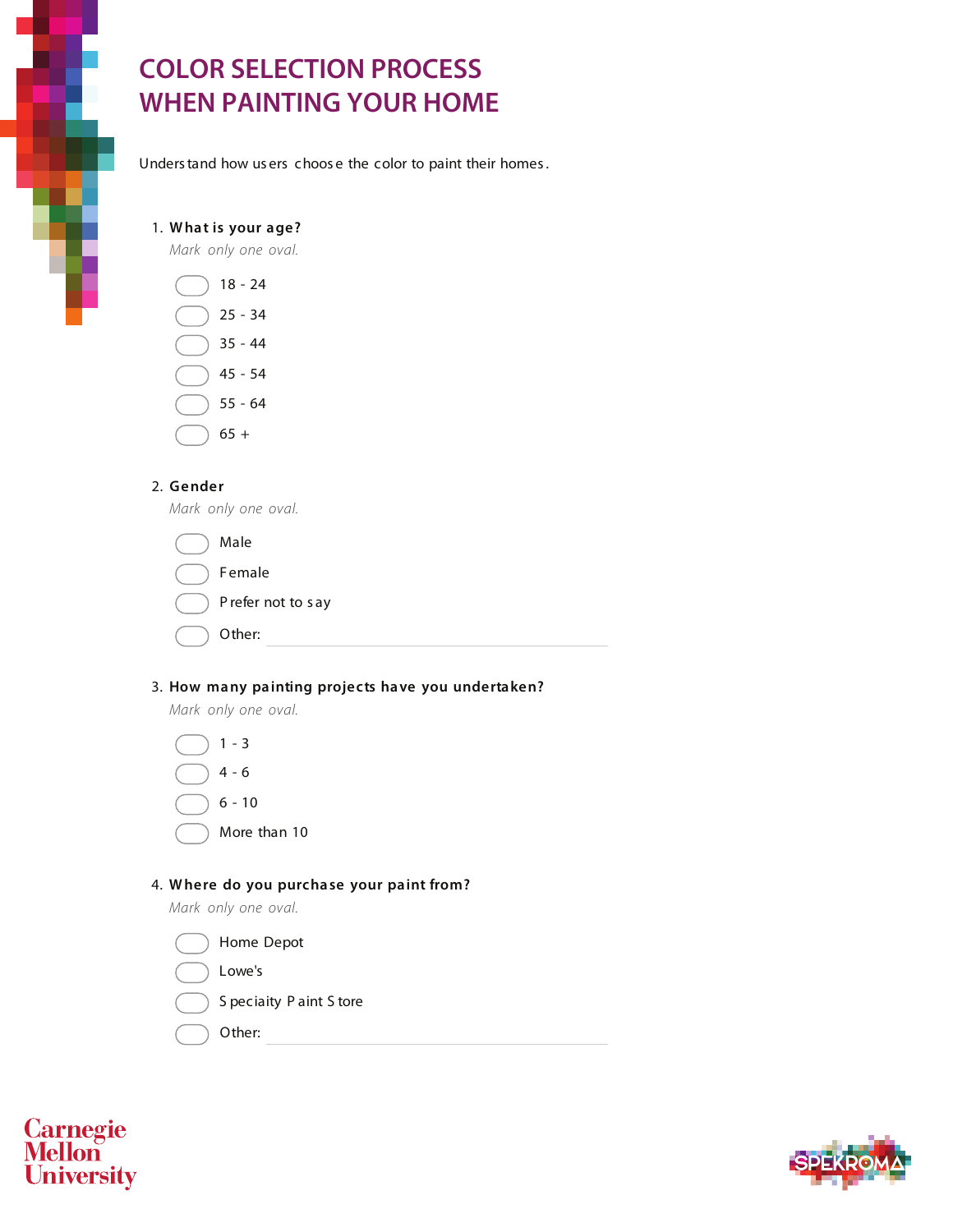#### 5. **Do you have a favorite paint brand?**

*Mark only one oval.*

ŧ

6. **If you have a favorite brand, what makes you choose them over the others?**



7. **How often do you use social media such as Pinterest, Instagram, etc. for helping you select a paint color?**

*Mark only one oval.*

Very often S ometimes Never

8. **How does social media help you through the painting process?**

9. **What other sources do you use to get inspiration/ideas for paint color?**



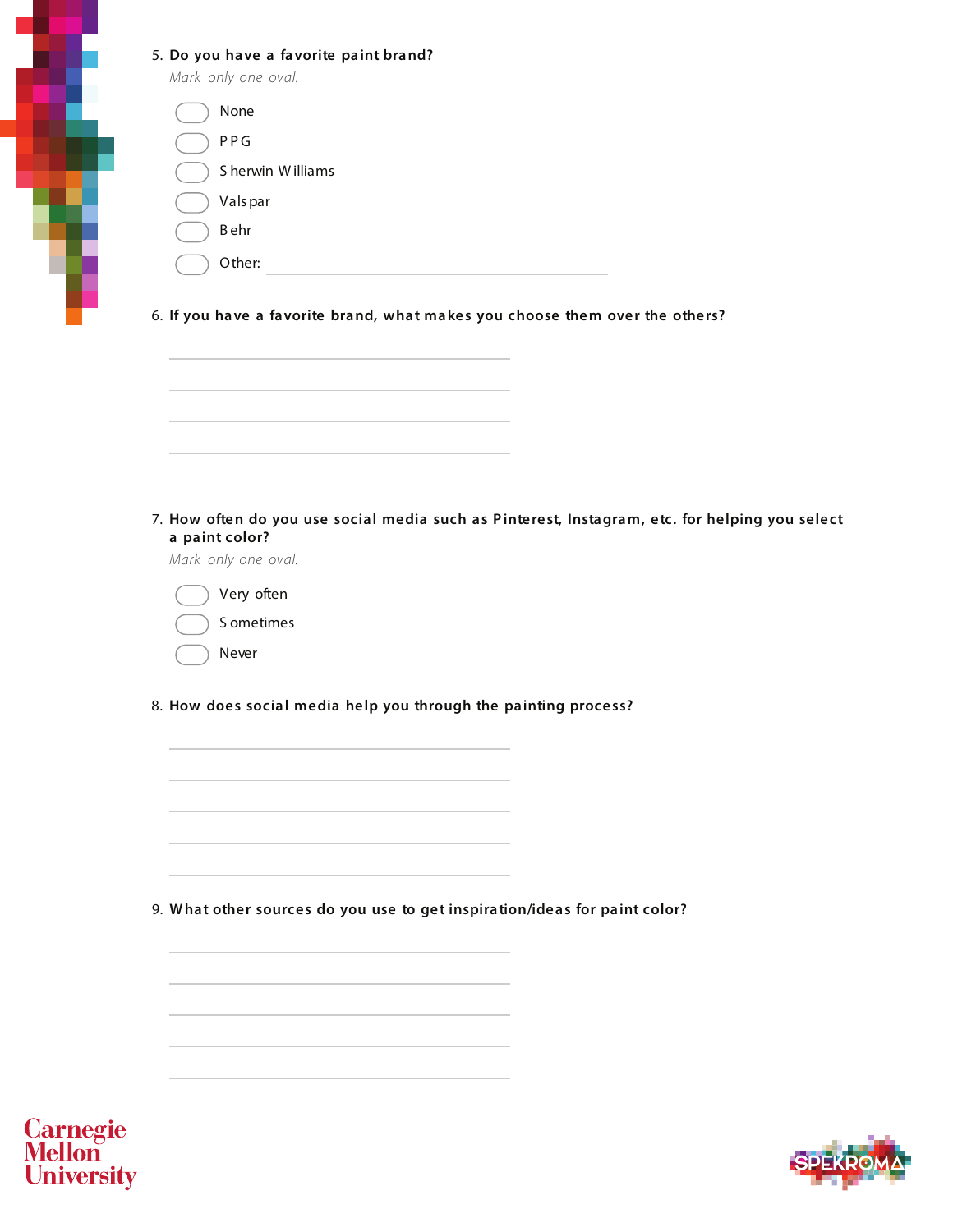|  |  |  |  |  |  |  |  | 10. Rate your process when choosing a paint color? |
|--|--|--|--|--|--|--|--|----------------------------------------------------|
|--|--|--|--|--|--|--|--|----------------------------------------------------|

|                  | $\mathbf{1}$                                                                | $2 \left( \frac{1}{2} \right)$ | $3^{\circ}$ | $\overline{4}$ | 5 |      |
|------------------|-----------------------------------------------------------------------------|--------------------------------|-------------|----------------|---|------|
| <b>Difficult</b> |                                                                             |                                |             |                |   | Easy |
|                  | 11. What are your pain points when choosing color?                          |                                |             |                |   |      |
|                  |                                                                             |                                |             |                |   |      |
|                  |                                                                             |                                |             |                |   |      |
|                  |                                                                             |                                |             |                |   |      |
|                  |                                                                             |                                |             |                |   |      |
|                  | 12. Have you ever used a color visualization tool?<br>Check all that apply. |                                |             |                |   |      |
|                  | Paint chips                                                                 |                                |             |                |   |      |
|                  | Tester paint pot                                                            |                                |             |                |   |      |
|                  | <b>Kiosk</b>                                                                |                                |             |                |   |      |
|                  | <b>B</b> rochure                                                            |                                |             |                |   |      |
|                  | Mobile or web application                                                   |                                |             |                |   |      |

13. **What problems did you face when using these visualization tools?**



#### 14. **How many times would you visit a store to decide on a color?**

*Mark only one oval.*

| 1    |
|------|
| 2    |
| 3    |
| 4    |
| $5+$ |
|      |